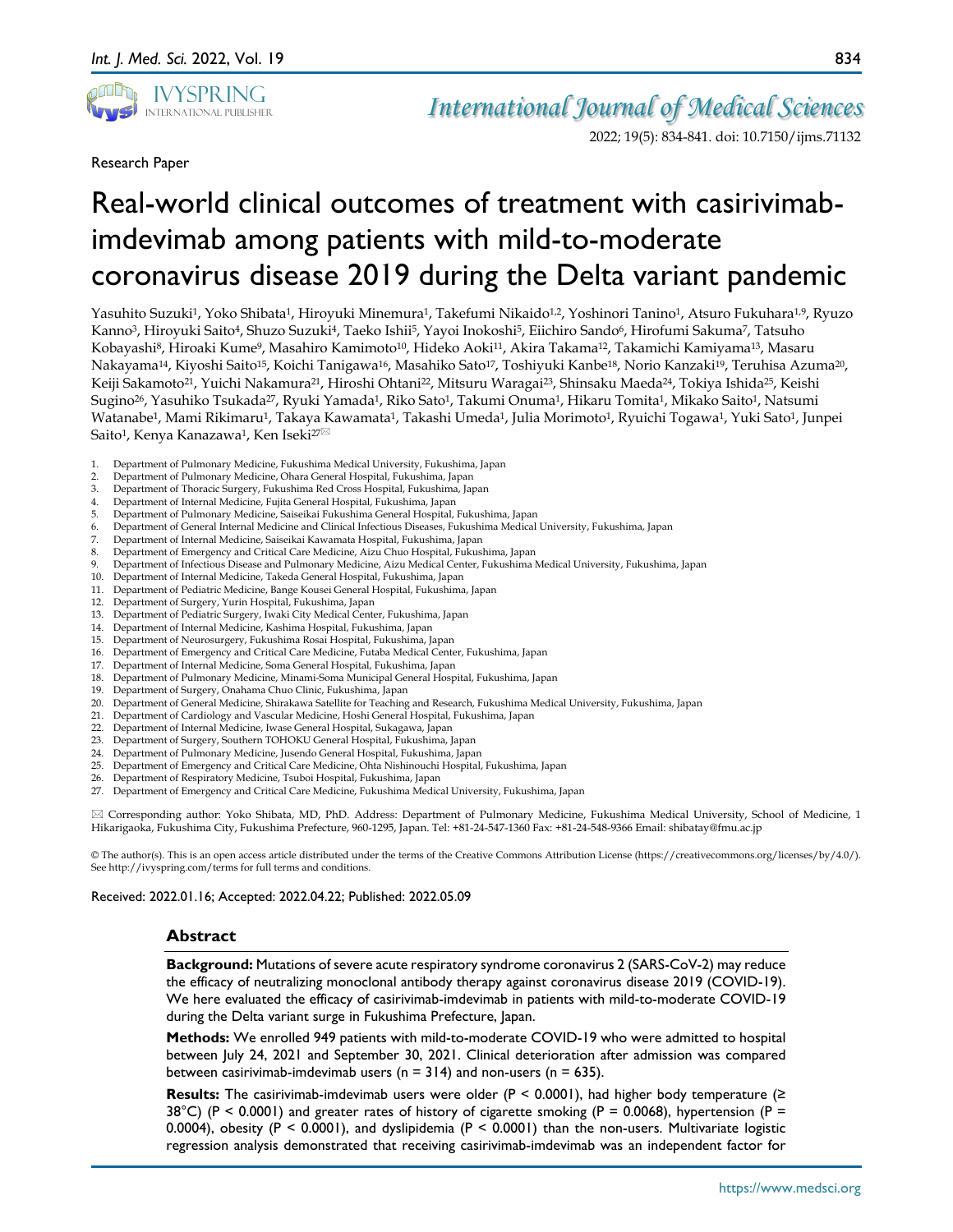preventing deterioration (odds ratio 0.448; 95% confidence interval 0.263–0.763; P = 0.0023). Furthermore, in 222 patients who were selected from each group after matching on the propensity score, deterioration was significantly lower among those receiving casirivimab-imdevimab compared to those not receiving casirivimab-imdevimab  $(7.66\% \text{ vs } 14.0\%; p = 0.021)$ .

**Conclusion:** This real-world study demonstrates that casirivimab-imdevimab contributes to the prevention of deterioration in COVID-19 patients after hospitalization during a Delta variant surge.

Key words: casirivimab-imdevimab, COVID-19, SARS-CoV-2, Delta variant, real-world effectiveness

## **1. Introduction**

Coronavirus disease 2019 (COVID-19), caused by severe acute respiratory syndrome coronavirus 2 (SARS-CoV-2), is continuing to spread around the world. Vaccines against SARS-CoV-2 have reduced infection and mortality and being widespread all over the world. Newly emerging variants have mutations in the spike protein of SARS-CoV-2 and show high infectivity [1]. Many neutralizing antibodies and vaccines against SARS-CoV-2 target this spike protein. Therefore, spike protein mutations may diminish their effectiveness [2]. Indeed, cases of the B.1.617.2 (Delta) variant, which possesses high transmissibility, spread throughout Japan from July to October 2021 [3].

Neutralizing monoclonal antibody therapy has been authorized by the United States Food and Drug Administration for treatment of high-risk patients with mild-to-moderate COVID-19 [4, 5]. Casirivimabimdevimab is two recombinant human IgG1 monoclonal antibodies, known as REGN-COV2, that are used for the treatment of COVID-19 [5]. These antibodies are derived from humanized mice and the sera of patients recovering from COVID-19, and bind non-competitively to non-overlapping epitopes of the spike protein receptor-binding domain of SARS-CoV-2, thereby preventing viral attachment and cell entry [6, 7]. To date, a few investigations have reported the real-world effect of casirivimabimdevimab as outpatient treatment for mild-tomoderate COVID-19 cases with high-risk aggravations [8-10]. These studies demonstrated that use of casirivimab-imdevimab decreased hospitalization and mortality rates. However, it remains unclear whether casirivimab-imdevimab is also effective for treatment of the SARS-CoV-2 Delta variant.

Starting in March 2020, we have been gathering the medical information of patients with COVID-19, who were hospitalized in 26 medical institutes in Fukushima Prefecture, in our electronic database. A total of 4,568 COVID-19 patients were registered by the end of September 2021. Even in Fukushima Prefecture, the Delta variant was widely spread, and from July to September 2021, the most frequently detected variant of SARS-CoV-2 was the Delta variant [11]. Furthermore, starting in July 2021, casirivimabimdevimab has been approved in Japan for treating mild-to-moderate COVID-19 patients who are at high-risk of deterioration. Hence, our database was available to evaluate the clinical efficacy of casirivimab-imdevimab against SARS-CoV-2 in the real-world setting.

To the best of our knowledge, the present study is the first real-world retrospective study to evaluate the efficacy of casirivimab-imdevimab for cases of mild-to-moderate COVID-19 caused by the Delta variant of SARS-CoV-2. We compared the clinical outcomes of patients with mild-to-moderate COVID-19 treated with casirivimab-imdevimab therapy to those who underwent alternative treatments.

# **2. Methods**

## **2.1. Study design and population**

This retrospective cohort study was conducted using an electronic database and enrolled 4,568 COVID-19 patients (as of the end of September 2021) who were admitted to 26 hospitals in Fukushima Prefecture. Those hospitals participated in the web conferences organized by the Department of Pulmonary Medicine, Fukushima Medical University. Among the 4,568 patients, the data of 790 were excluded, because those patients had severe COVID-19, treatment for which casirivimabimdevimab is not eligible. Among the remaining 3,778 patients, we excluded 2,829 as they were admitted before casirivimab-imdevimab became available on July 24, 2021 in Fukushima prefecture. Finally, we analyzed the data of 949 patients. The subjects in the current study included patients who had been vaccinated against SARS-CoV-2. The clinical characteristics, including comorbidities, examination results, medications, as well as clinical course and outcomes of the subjects, were obtained from the electronic database of each hospital. In the current study, the subjects who received the vaccine twice were categorized as "received vaccination".

The diagnosis of COVID-19 was made by positive results for SARS-CoV-2 polymerase chain reaction (PCR) on nasopharyngeal swab or saliva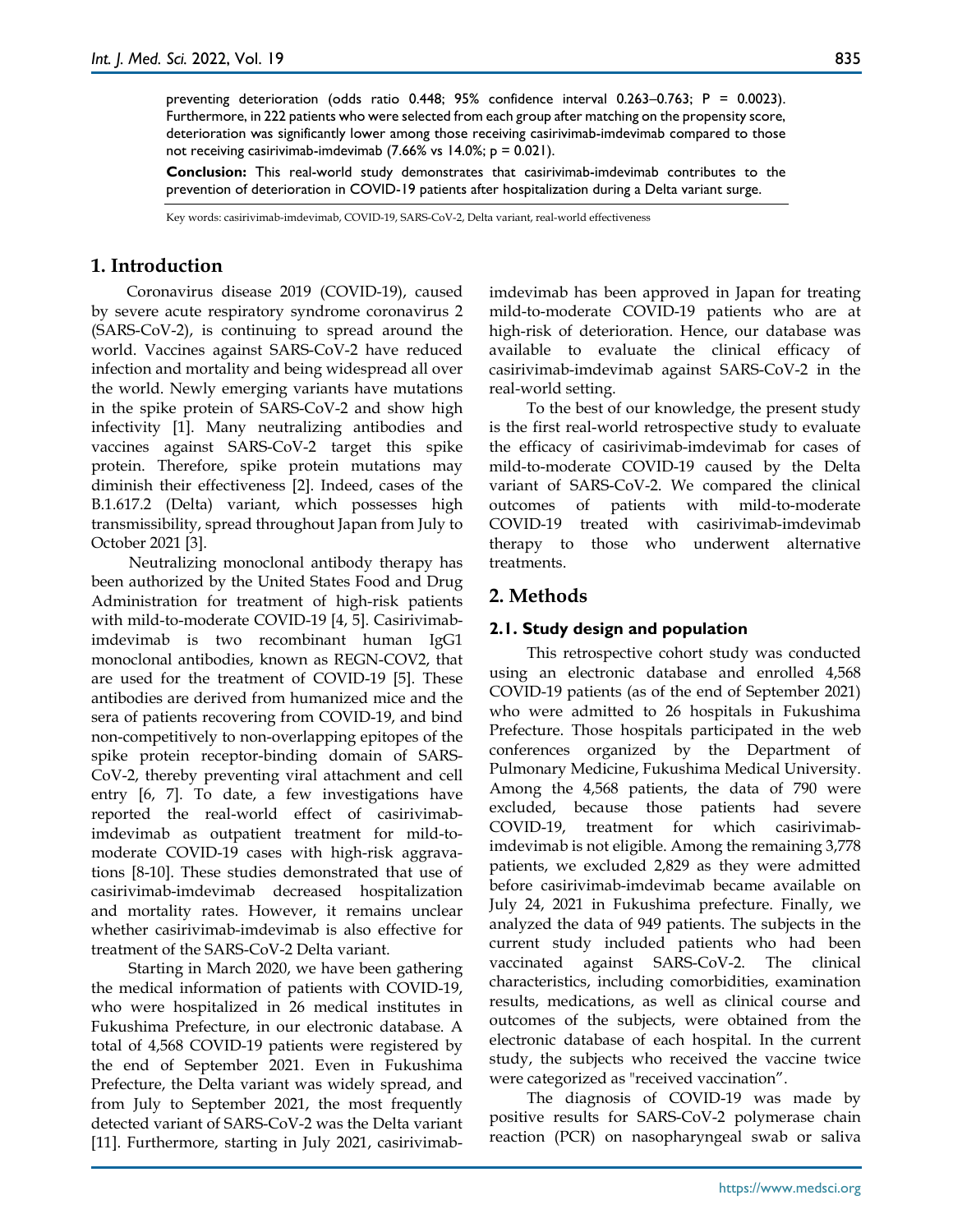samples. Assessment of COVID-19 severity was performed according to the definition issued by the Japanese Ministry of Health, Labor and Welfare: mild, patients without pneumonia or respiratory failure; moderate-1, patients with pneumonia but without respiratory failure; moderate-2, patients with pneumonia and respiratory failure (percutaneous oxygen saturation < 94% on room air) but do not require mechanical ventilation/extracorporeal membrane oxygenation (ECMO); or severe, patients with pneumonia and respiratory failure who require mechanical ventilation/ECMO [12, 13].

Retrospectively, the patients were divided into two groups: (1) those treated with casirivimabimdevimab; and (2) those not treated with casirivimab-imdevimab (controls). If a patient's condition deteriorated during the clinical course after the administration of casirivimab-imdevimab, other therapies for COVID-19, including antiviral drugs or immunomodulatory agents (remdesivir, favipiravir, corticosteroid, baricitinib, or tocilizumab), were prescribed and administered at the attending doctor's discretion.

#### **2.2. Patient Eligibility Criteria**

The inclusion criteria for treatment with casirivimab-imdevimab were guided by those for the COV-2067 trial [5], and the recommendation of the Japanese Ministry of Health, Labor and Welfare [12]. In particular, patients who were aged  $\geq 18$  years were eligible for casirivimab-imdevimab treatment if they had symptoms of COVID-19 (e.g., cough, sore throat, fever, and constitutional symptoms), were within 7 days of symptom onset, and had at least one of the following criteria for high risk aggravation: an age of  $\geq$  50 years, body mass index (BMI) of  $\geq$  30 kg/m<sup>2</sup>, use of immunosuppressive medication, immuno compromised status, and presence of hypertension, cardiovascular disease, chronic lung disease, chronic kidney disease (CKD), diabetes mellitus and/or chronic liver disease.

#### **2.3. Outcomes of interest**

The primary outcomes of interest were any clinical deterioration, need for mechanical ventilation/ECMO, and death after initiation of casirivimab-imdevimab. The secondary outcomes included factors that influenced clinical deterioration.

The definition of clinical deterioration in the present study was a worsened respiratory condition requiring respiratory therapy (use of inhalation oxygen, mechanical ventilation, or ECMO) or the initiation of other medications for COVID-19 (remdesivir, favipiravir, corticosteroid, baricitinib, or tocilizumab) after the first day of hospitalization.

#### **2.4. Statistical analyses**

Continuous variables are shown as median with interquartile range (IQR) and categorical variables are shown as numbers and percentages. Comparisons between groups for the continuous variables and categorical variables were performed using Mann-Whitney U test and chi-square test, respectively. Age was reclassified as a categorical variable according to the cutoff values obtained from the receiver operating characteristic (ROC) curve of univariate logistic regression analysis for predicting deterioration during hospitalization. Based on the ROC curve and Youden index analysis, we determined that the best cut-off age was 43 (sensitivity 73.6%, specificity 56.4%). Among the comorbidities, those with a prevalence of  $\geq 2\%$  were applied to the analyses. The variables that had statistically significant differences between the casirivimab-imdevimab users and non-users were used to identify independent risk factors for predicting deterioration a day or later after admission via multivariate logistic regression analysis. Adjusted odds ratios (OR) with 95% confidence interval (CI) were calculated.

In addition, we compared the risk of exacerbation between the casirivimab-imdevimab users and non-users using the DOAT score. The DOAT score is a simple predictive model that we established and reported in a previous study [14] . It consists of three items: 1) having the comorbidity of diabetes or obesity, 2) being aged  $\geq$  40 years, and 3) having high body temperature  $(\geq 38^{\circ}C)$ . The DOAT score range is 0–3 points, and a high DOAT score (optimal cutoff point is 2) denotes a higher possibility of deterioration in non-elderly COVID-19 patients who do not have respiratory failure on admission.

Furthermore, we used the propensity score technique to match casirivimab-imdevimab users and non-users. The propensity score method selected covariates that may influence casirivimab-imdevimab administration [15]. Logistic regression was performed to estimate the propensity of initiating casirivimab-imdevimab users versus non-user, including 14 confounders that are related to deterioration risk (age, sex, cigarette smoking, high body temperature, percutaneous oxygen saturation, severity, receiving the vaccine, hypertension, obesity, diabetes, dyslipidemia, respiratory diseases, CKD, and collagen vascular disease). We then matched subjects on the logit of the propensity score using a caliper of width equal to 0.2 of the standard deviation of logit of the propensity score [16]. We excluded patients with moderate-2 and severe status from the analyses, because we were unable to match them with control patients.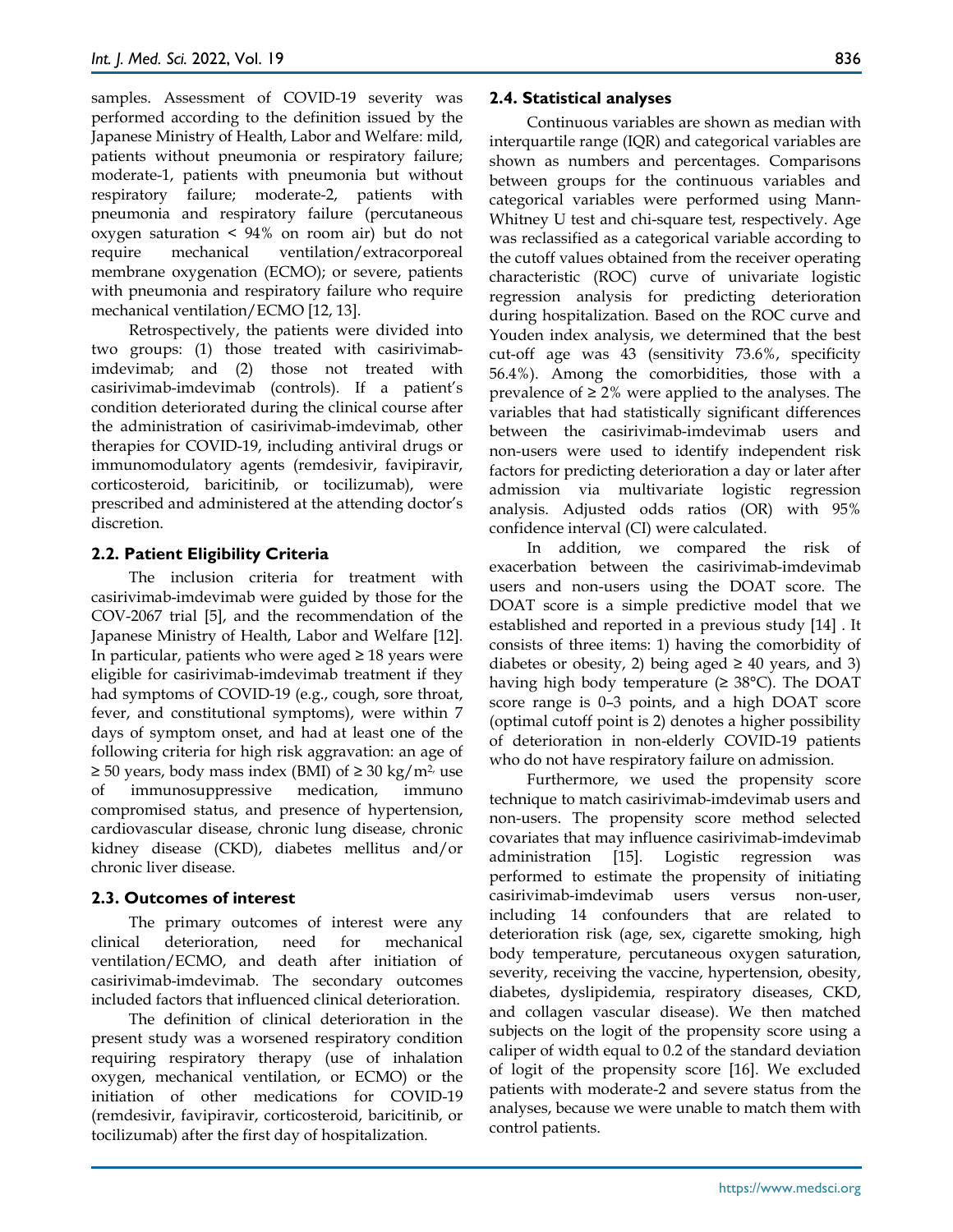All statistical analyses were performed using JMP 13 (SAS Institute Inc, Cary NC) and EZR (Saitama Medical Center, Jichi Medical University, Saitama, Japan). A two-tailed p-value of < 0.05 was considered statistically significant. Cases with missing data were not excluded from the analyses.

#### **2.5. Ethics statement**

The need for informed consent was waived because the study is retrospective. This study was approved by the Ethics Committee of Fukushima Medical University (approval number 2020-118, approved on August 3, 2020, updated September 01, 2021).

## **3. Results**

#### **3.1. Characteristics of participants**

The patient selection flowchart is shown in Figure 1. Among the 949 COVID-19 patients enrolled in the current study, 314 were administered casirivimab-imdevimab. The differences in characteristics between the casirivimab-imdevimab users and non-users are demonstrated in Table 1. The casirivimab-imdevimab users were significantly older  $(P < 0.0001)$ , and had higher body temperature (≥ 38°C) (P < 0.0001) and a higher history of cigarette smoking  $(P = 0.0068)$  compared to the non-users. The disease severity was significantly higher in the non-users compared to the casirivimab-imdevimab users  $(P = 0.0003)$ . Regarding comorbidities, in the

casirivimab-imdevimab users, there was a significantly higher prevalence of hypertension  $(P =$ 0.0004), obesity ( $P < 0.0001$ ), and dyslipidemia ( $P <$ 0.0001). There were no significant differences in sex, diabetes, chronic respiratory diseases, malignancies, cardiac disease, CKD, and being vaccinated between the two groups. With regard to physical and laboratory examinations, ferritin levels  $(P = 0.0102)$ and DOAT score (P < 0.0001) were significantly higher in the casirivimab-imdevimab users than in the non-users. On the other hand, percutaneous oxygen saturation level, white blood cells, neutrophil percentage, lymphocyte percentage, C-reactive protein (CRP), lactate dehydrogenase (LDH), and D-dimer did not significantly differ between the groups.

#### **3.2. Clinical outcomes of treatment with casirivimab-imdevimab**

Among all patients analyzed in the present study, 104 experienced deterioration a day after admission or later. The primary endpoints of the rates of clinical deterioration, need for mechanical ventilation/ECMO, and death for the total population were 11.0%, 0.53%, and 0.63%, respectively. One casirivimab-imdevimab user with moderate-1 status died, and there were no significant differences regarding rates of clinical deterioration, need for mechanical ventilation/ECMO and death between the two groups (Table 2).

**Table 1.** Comparison of baseline clinical characteristics between the casirivimab-imdevimab users and non-users

|                                      | All subjects      | Casirivimab-imdevimab users | Casirivimab-imdevimab non-users | $P$ value     | Missing data |
|--------------------------------------|-------------------|-----------------------------|---------------------------------|---------------|--------------|
|                                      | $n = 949$         | $n = 314$                   | $n = 635$                       |               |              |
| Age, year                            | 46 (30, 56)       | 51 (43, 59)                 | 41(25, 54)                      | < 0.0001      | $\mathbf{0}$ |
| Male                                 | 532 (56.1%)       | 192 (61.2%)                 | 340 (53.6%)                     | 0.0739        | $\mathbf{1}$ |
| Received vaccination                 | 94 (10.2%)        | 28 (9.09%)                  | 66 (10.8%)                      | 0.4280        | 28           |
| Mild / Moderate-1/ Moderate-2/Severe | 418/426/73/2      | 135/168/11/0                | 283/258/62/2                    | 0.0003        | 30           |
| History of cigarette smoking         | 383 (41.9%)       | 148 (48.1%)                 | 235 (38.7%)                     | 0.0068        | 34           |
| Body temperature $\geq 38^{\circ}$ C | 380 (41.0%)       | 157 (50.2%)                 | 223 (36.4%)                     | ${}< 0.0001$  | 23           |
| Diabetes                             | 105 (11.9%)       | 40 (12.9%)                  | 65(11.4%)                       | 0.4952        | 69           |
| Obesity                              | 161 (18.3%)       | 84 (27.2%)                  | 77 (13.5%)                      | ${}_{0.0001}$ | 68           |
| Hypertension                         | 212 (24.1%)       | 96 (31.0%)                  | 116 (20.3%)                     | 0.0004        | 68           |
| Chronic respiratory diseases         | 57 (6.50%)        | $26(8.44\%)$                | 31 (5.44%)                      | 0.0848        | 71           |
| Malignancies                         | 26 (3.00%)        | 12 (3.90%)                  | 14 (2.46%)                      | 0.2297        | 71           |
| Dyslipidemia                         | 78 (8.90%)        | 50(16.2%)                   | 28 (4.91%)                      | ${}< 0.0001$  | 71           |
| Cardiac diseases                     | 62 (7.10%)        | 34 (11.0%)                  | 28 (4.91%)                      | 0.0550        | 70           |
| Chronic kidney disease               | 18 (2.05%)        | $10(3.24\%)$                | $8(1.40\%)$                     | 0.0670        | 70           |
| SpO <sub>2</sub> , %                 | 97 (96, 98)       | 97 (96, 98)                 | 97 (96, 98)                     | 0.6494        | 30           |
| White blood cells, /µL               | 4500 (3585, 5620) | 4410 (3600, 5500)           | 4500 (3540, 5700)               | 0.6449        | 76           |
| Neutrophils, %                       | 64.3 (55.0, 72.0) | 64.5 (54.7, 72.0)           | 64.2 (55.0, 72.0)               | 0.7084        | 110          |
| Lymphocyte, %                        | 25.0 (18.1, 31.6) | 24.6 (17.8, 31.3)           | 25.0 (18.4, 31.9)               | 0.4085        | 101          |
| CRP, mg/dL                           | 0.90(0.30, 2.51)  | 0.93(0.30, 2.51)            | 0.88(0.29, 2.53)                | 0.8307        | 77           |
| LDH, IU/L                            | 205 (174, 254)    | 210 (182, 254)              | 202 (171, 257)                  | 0.1542        | 199          |
| D-dimer, $\mu$ g/mL                  | 0.50(0.27, 0.80)  | 0.50(0.30, 0.70)            | 0.50(0.25, 0.80)                | 0.4919        | 193          |
| Ferritin, ng/mL                      | 181 (83.5, 342)   | 207 (107, 375)              | 157 (75.6, 320)                 | 0.0102        | 433          |
| DOAT score                           | 1(1, 2)           | 2(1, 2)                     | 1(1, 2)                         | ${}< 0.0001$  | 78           |

Continuous variables are shown as medians with interquartile range, and categorical variables are shown as numbers with percentages. Definition of abbreviations: CRP, C-reactive protein; LDH, lactate dehydrogenase; DOAT score, a predictive model for clinical deterioration in mild-to-moderate COVID-19 patients using three items, having diabetes or obesity, age ≥ 40 years, and high body temperature (≥ 38°C) (Details are described in the manuscript), SpO<sub>2</sub>, percutaneous oxygen saturation.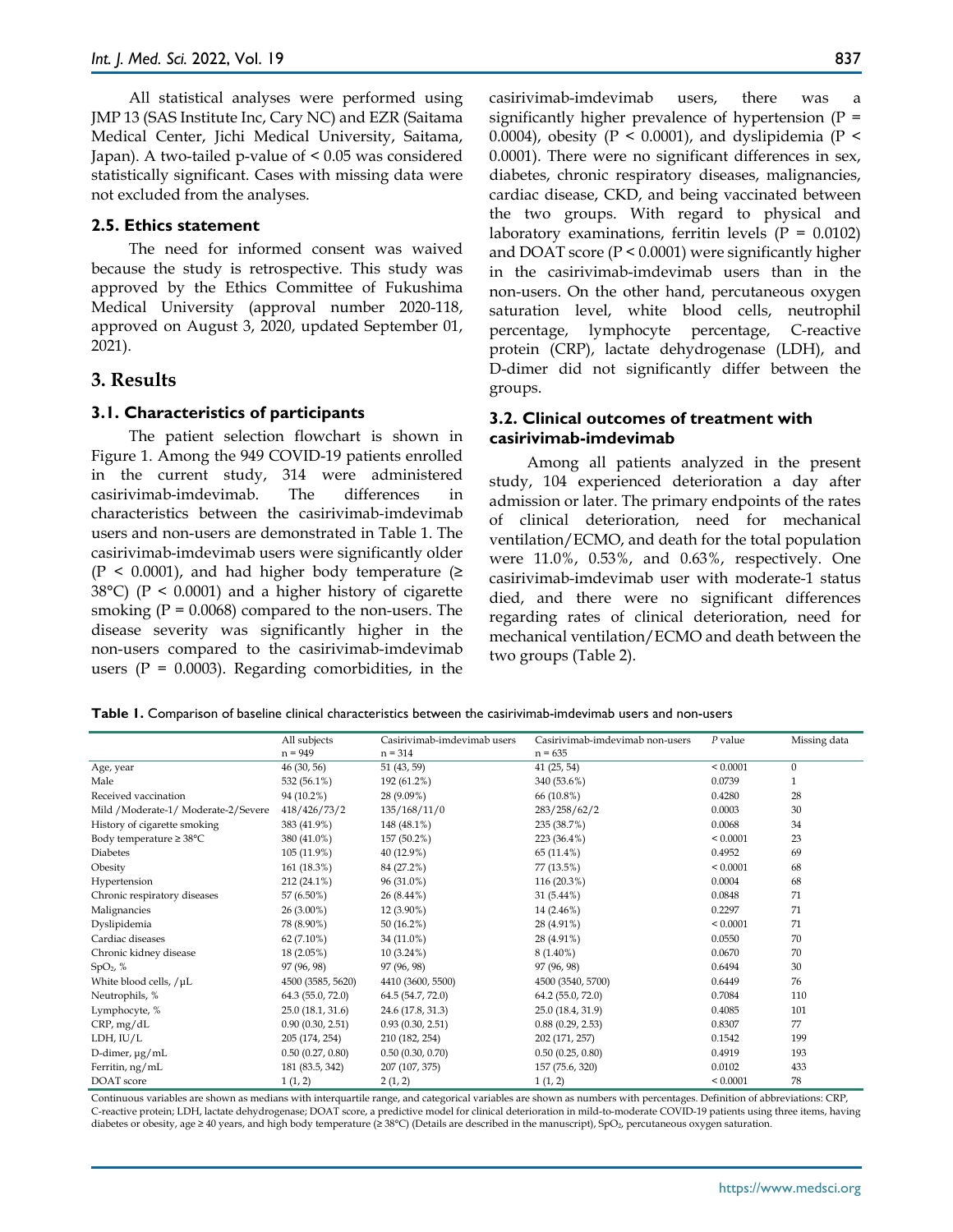

Figure 1. Flowchart of patients' recruitment in this study. Among a total of 4,568 registered COVID-19 patients in our electronic database, 949 were selected for the present study.

|  |  |  |  | <b>Table 2.</b> Comparison of the clinical outcomes between the casirivimab-imdevimab users and non-users |  |
|--|--|--|--|-----------------------------------------------------------------------------------------------------------|--|
|--|--|--|--|-----------------------------------------------------------------------------------------------------------|--|

|                                                                  | All subjects<br>$n = 949$ | Casirivimab-imdevimab users<br>$n = 314$ | Casirivimab-imdevimab non-users P value<br>$n = 635$ |        | Missing data |
|------------------------------------------------------------------|---------------------------|------------------------------------------|------------------------------------------------------|--------|--------------|
| Deterioration during hospitalization                             | $104(11.0\%)$             | 34 (10.8%)                               | 70 (11.0%)                                           | 0.6179 | -86          |
| Exacerbation requiring for mechanical ventilation/ECMO 5 (0.53%) |                           | $0(0\%)$                                 | 5(0.79%)                                             | 0.1149 |              |
| Death due to COVID-19                                            | 6(0.63%)                  | 1 (0.32%)                                | 5(0.79%)                                             | 0.3911 |              |

Definition of abbreviation: ECMO, extracorporeal membrane oxygenation.

#### **3.3. Independent risk factors of deterioration after hospitalization**

The results of multivariate logistic regression analysis of COVID-19 deterioration during hospitalization are shown in Table 3. According to this analysis, age  $\geq 43$  years (P = 0.0004), being unvaccinated  $(P = 0.0002)$ , not receiving casirivimab-imdevimab  $(P = 0.0023)$ , and dyslipidemia (P = 0.0290) were independent risk factors related to the clinical deterioration of COVID-19 (Table 3).

**Table 3.** Multivariate logistic regression analysis of deterioration among patients with COVID-19 after hospitalization

|                                     | $\beta$ regression<br>coefficient | OR    | 95% CI          | $P$ value |
|-------------------------------------|-----------------------------------|-------|-----------------|-----------|
| $Age \geq 43$ years-old             | 0.466                             | 2.543 | 1.491-4.337     | 0.0004    |
| History of cigarette smoking        | $-0.088$                          | 0.839 | 0.529-1.328     | 0.4230    |
| Severity, per 1 grade-increase      | $-0.0158$                         | 0.984 | 0.678-1.427     | 0.9334    |
| Received vaccination                | $-0.9565$                         | 0.147 | $0.042 - 0.515$ | 0.0002    |
| Casirivimab-imdevimab               | $-0.4006$                         | 0.448 | $0.263 - 0.763$ | 0.0023    |
| Dyslipidemia                        | 0.4074                            | 2.258 | 1.113-4.582     | 0.0290    |
| Obesity                             | 0.2572                            | 1.672 | $0.963 - 2.903$ | 0.0739    |
| Hypertension                        | 0.0897                            | 1.196 | 0.685-2.087     | 0.5299    |
| Cardiovascular disease              | 0.2948                            | 1.803 | 0.844-3.853     | 0.1390    |
| Chronic kidney disease              | 0.5339                            | 2.909 | 0.709-11.929    | 0.1550    |
| Chronic respiratory disease         | 0.0129                            | 1.026 | $0.413 - 2.546$ | 0.9557    |
| Body temperature $\geq 38^{\circ}C$ | 0.0196                            | 1.039 | $0.650 - 1.663$ | 0.8704    |

COVID-19 severity grade: mild, subjects without pneumonia or respiratory failure; moderate-1, subjects with pneumonia but without having respiratory failure; moderate-2, subjects with pneumonia and respiratory failure (oxygen saturation < 94% on room air) but who do not require mechanical ventilation/extracorporeal membrane oxygenation (ECMO); and severe, subjects with pneumonia and respiratory failure who require mechanical ventilation/ECMO. Definition of abbreviations: CI, confidence interval; OR, odds ratio.

**Table 4.** Comparison of baseline clinical characteristics between the casirivimab-imdevimab users and non-users after adjustment with propensity score

|                                       | Casirivimab-imdev<br>imab users | Casirivimab-imdev<br>imab non-users | $P$ value |
|---------------------------------------|---------------------------------|-------------------------------------|-----------|
|                                       | $n = 222$                       | $n = 222$                           |           |
| Age, year                             | 50 (39, 57)                     | 50 (41, 57)                         | 0.563     |
| Male                                  | 133 (59.9%)                     | 124 (55.9%)                         | 0.442     |
| Received vaccination                  | 22 (9.90%)                      | 23 (10.4%)                          | 1.000     |
| Mild/Moderate-1/Moderate-2<br>/Severe | 96/126/0/0                      | 93/129/0/0                          | 0.848     |
| History of cigarette smoking          | 103 (46.4%)                     | 104 (46.8%)                         | 0.784     |
| Body temperature $\geq 38^{\circ}$ C  | 96 (43.2%)                      | 92 (41.4%)                          | 0.773     |
| <b>Diabetes</b>                       | 28 (12.6%)                      | 31 (14.0%)                          | 0.780     |
| Obesity                               | 51 (23.0%)                      | 49 (22.1%)                          | 0.910     |
| Hypertension                          | 54 (24.3%)                      | 57 (25.7%)                          | 0.827     |
| Chronic respiratory diseases          | 16 (7.20%)                      | 18 (8.1%)                           | 0.859     |
| Malignancies                          | $5(2.30\%)$                     | 5(2.3%)                             | 1.000     |
| Dyslipidemia                          | $19(8.60\%)$                    | 16(7.2%)                            | 0.725     |
| Cardiac diseases                      | 17 (7.70%)                      | 15 (6.8%)                           | 0.855     |
| Chronic kidney disease                | 4(1.89%)                        | $3(1.4\%)$                          | 1.000     |
| SpO <sub>2</sub> , %                  | 97 (96, 98)                     | 97 (96, 98)                         | 0.854     |
| White blood cells, /µL                | 4400 (3500, 5300)               | 4600 (3600, 5700)                   | 0.150     |
| Neutrophil, %                         | 63.0 (54.2, 72.0)               | 66.3 (57.9, 73.5)                   | 0.033     |
| Lymphocyte, %                         | 24.8 (18.3, 31.0)               | 23.4 (17.9, 31.1)                   | 0.412     |
| CRP, mg/dL                            | $0.70$ $(0.25, 2.48)$           | 0.97(0.38, 2.39)                    | 0.218     |
| LDH, IU/L                             | 208 (179, 242)                  | 208 (173, 260)                      | 0.529     |
| D-dimer, µg/mL                        | 0.47(0.24, 0.66)                | 0.47(0.20, 0.80)                    | 0.455     |
| Ferritin, ng/mL                       | 178 (96.0, 348)                 | 211 (81.4, 377)                     | 0.696     |
|                                       |                                 |                                     |           |

Continuous variables are shown as medians with interquartile range, and

categorical variables are shown as numbers with percentages.

Definition of abbreviations: CRP, C-reactive protein; LDH, lactate dehydrogenase; SpO2, percutaneous oxygen saturation.

#### **3.4. The clinical deterioration rate between two groups after propensity score matching**

Using the propensity score matching method, 222 patients were selected from each group. The baseline clinical characteristics after adjusting for propensity score are summarized in Table 4. There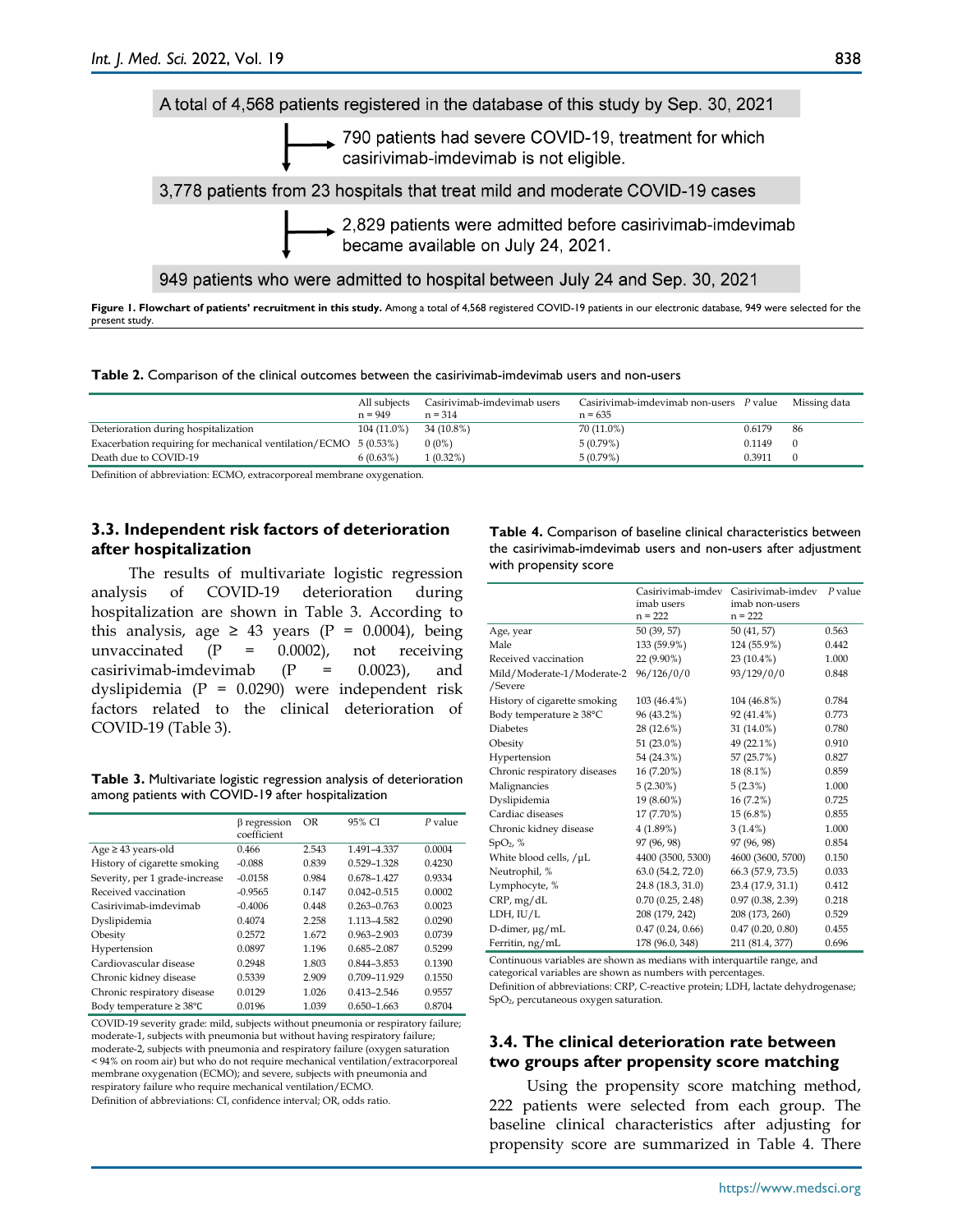were no significant differences between the two groups, except for the percentage of neutrophils in blood test. The clinical deterioration rate was significantly lower in the casirivimab-imdevimab users compared to the non-users  $(7.66\% \text{ vs } 14.0\%; \text{ p} =$ 0.021). None of the 222 patients in both groups required mechanical ventilation/ECMO. One casirivimab-imdevimab user died, but there was no significant difference regarding the death rate between the two groups (Table 5).

**Table 5.** Comparison of the clinical outcomes between the casirivimab-imdevimab users and non-users after adjustment with propensity score

|                                                              |             | Casirivimab-imdevimab Casirivimab-imdevimab P |       |
|--------------------------------------------------------------|-------------|-----------------------------------------------|-------|
|                                                              | users       | non-users                                     | value |
|                                                              | $n = 222$   | $n = 222$                                     |       |
| Deterioration during<br>hospitalization                      | 17 (7.66%)  | 31 (14.0%)                                    | 0.021 |
| Exacerbation requiring<br>for mechanical<br>ventilation/ECMO | $0(0\%)$    | $0(0\%)$                                      | N/A   |
| Death due to COVID-19                                        | $1(0.45\%)$ | $0(0\%)$                                      | 1.000 |

Definition of abbreviations: ECMO, extracorporeal membrane oxygenation; N/A, not applicable

## **4. Discussion**

In the present study, we investigated the effectiveness of casirivimab-imdevimab utilizing real-world data from 949 COVID-19 patients who had been admitted to hospitals in Fukushima Prefecture between July 2021 and September 2021 during the Delta variant pandemic. The patients taking casirivimab-imdevimab were older and had more frequent comorbidities such as hypertension, obesity, and dyslipidemia compared to those who were not taking casirivimab-imdevimab. These differences may have been caused by the eligibility criteria of treatment with casirivimab-imdevimab. Thus, it is natural that the DOAT score [14], which is a predictive score of disease progression in COVID-19 patients with mild-to-moderate-1 severity, was higher in the casirivimab-imdevimab users than in the non-users. On the other hand, the disease severity was significantly higher in the non-users. There was no significant difference in clinical outcomes between the two groups in the analysis of data before adjustment for differences in patient characteristics. However, because there were several significant differences in clinical characteristics between the two groups, we performed a multivariate logistic regression analysis that included the confounding factors as explanatory variables. The analysis results demonstrated that not receiving casirivimab-imdevimab was an independent risk factor for deterioration of COVID-19. Furthermore, a propensity score matching analysis for mild-to-moderate patients revealed the

effectiveness of casirivimab-imdevimab hidden behind the confounding factors. These results are consistent with a previous study that showed casirivimab-imdevimab treatment to be associated with a significantly lower rate of hospitalization among high-risk patients with mild-to-moderate COVID-19 [9].

In the current study, information on SARS-CoV-2 variants in individual cases was unknown. However, according to a survey performed by the Fukushima Prefectural Institute of Public Health, the proportion of Delta variant cases reached 70% by the end of July 2021 in Fukushima Prefecture, and exceeded 90% after the middle of the following month [11]. Therefore, it is reasonable to consider that almost all cases analyzed in the present study were Delta variant cases. Thus, the results of present study indicate that casirivimab-imdevimab is effective against the SARS-CoV-2 Delta variant.

The Delta variant, which was first detected in India in 2020, has attained global dominance with a higher transmissibility and immune evasion [17]. In vitro and in vivo, casirivimab-imdevimab retains neutralization potency against SARS-CoV-2 variants, including B.1.1.7 (Alpha), B.1.351 (Beta), B.1.617.2 (Delta), B.1.429 (Epsilon), and P.1 (Gamma), and may prevent the selection of resistant variants [18, 19]. According to a previous report by Wilhelm A et al., in which a cell culture-based neutralization assay focusing on the Delta variant was performed, the Delta variant was resistant to imdevimab alone; however, they hypothesized that this might be circumvented by combination treatment with casirivimab [20]. Recently, Kumar et al. reported in their single-center prospective cohort study in India that the use of casirivimab-imdevimab for treating high-risk SARS-CoV-2 patients infected with the Delta variant demonstrated faster improvement of symptoms along with reduced viral loads compared with patients who had been administered remdesivir [21]. Although their results support those of the present study, the details regarding the disease severity and the deterioration rate in the patients taking casirivimab-imdevimab in their study are unknown. Taking our real-world results together with those from Kumar et al., we believe that casirivimab-imdevimab is suggested to be effective for the treatment of the SARS-CoV-2 Delta variant.

The efficacy of SARS-CoV-2 vaccine against the Delta variant was also revealed by multivariate logistic regression analysis in the present study (Table 3). Full vaccination significantly prevented deterioration in the mild-to-moderate COVID-19 patients (OR 0.147, 95% CI 0.042–0.515). Simultaneously, our study showed that casirivimab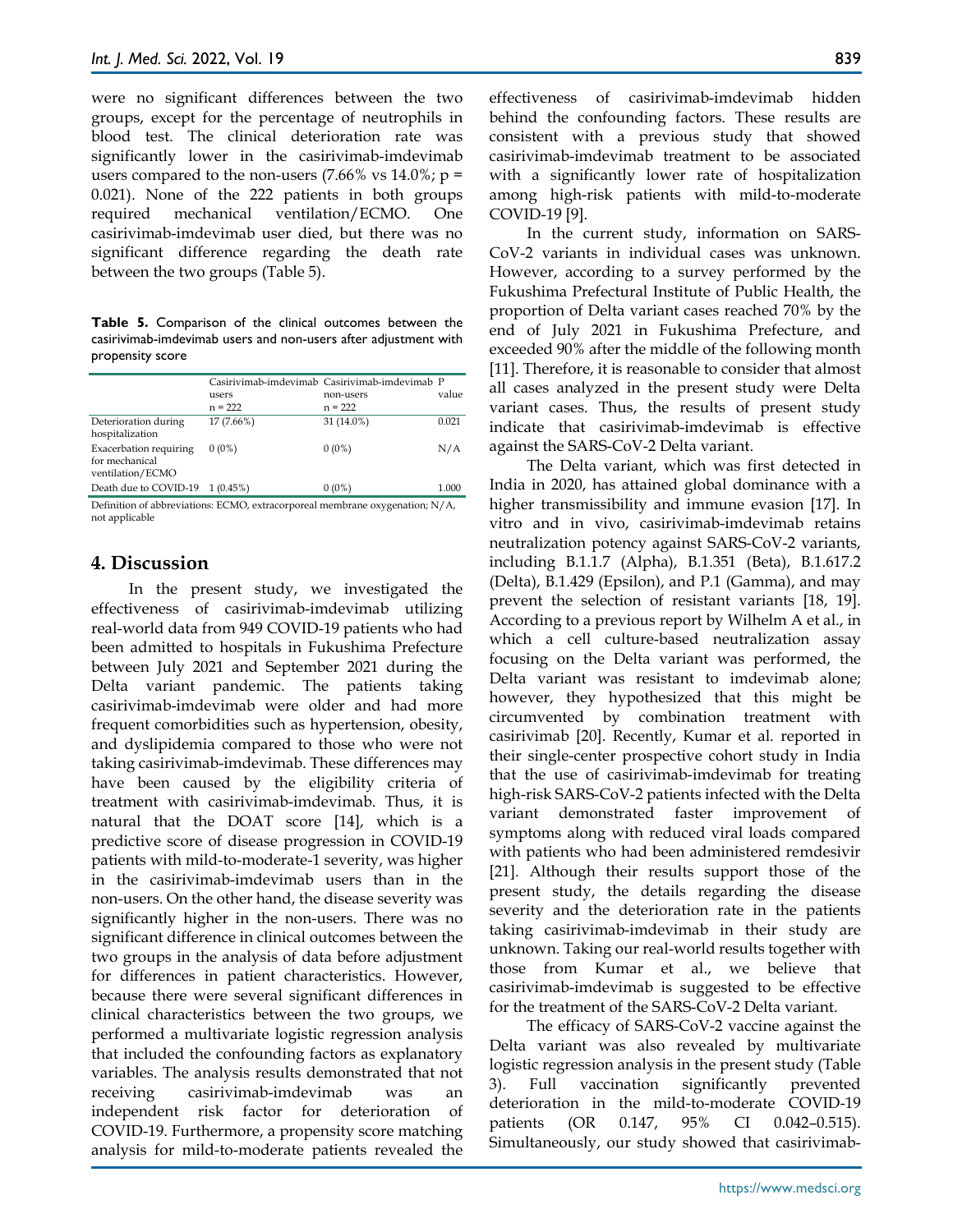imdevimab contributes to the prevention of deterioration (OR 0.448, 95% CI 0.263–0.763), regardless of having received a SARS-CoV-2 vaccine. The effectiveness of SARS-CoV-2 vaccination remains unclear for some variants. The current vaccines have been effective against some variants, such as the B.1.1.7 (Alpha), B.1.351 (Beta), and B.1.617.2 (Delta) variants [22, 23], but have reportedly been less effective against the B.1.621 (Mu) variant [24]. Although further investigation is still required, combination use of SARS-CoV-2 vaccine and casirivimab-imdevimab may synergistically reduce disease progression and mortality of patients with COVID-19 caused by variants.

The strength of the current study is that its results are considered to be generalizable because the population was comprised of inpatients at major hospitals in Fukushima Prefecture that handle COVID-19 inpatient treatment. During the study period, in Fukushima Prefecture, which has a total population of approximately 2 million people, there were 4,155 people infected with COVID-19 [25] , and 23% of those patients were registered in the database of the current study.

There are several limitations to the present study. First, this was an observational and retrospective study, and does not show evidence comparable to a randomized clinical trial. Although we carefully adjusted clinical outcomes for various potential confounding factors, potential bias due to the study design is inevitable. Second, in some subjects, the precise information about the number of days between COVID-19 symptom onset and the administration of casirivimab-imdevimab, and the day of deterioration were not included in our electronic database. Therefore, there may be some influence on the clinical outcomes. Third, we could not evaluate whether casirivimab-imdevimab was effective in shortening the length of hospital stay due to the lack of information about the day of discharge. Fourth, the adverse effects of casirivimab-imdevimab were not evaluated in detail. However, according to previous studies, adverse effects were uncommon and mild [5, 9]. Fifth, information regarding which SARS-CoV-2 variant each individual had was not included in the current study. However, as we mentioned above, almost all patients were considered to be infected with the Delta variant during the study period in most of Japan [3], including Fukushima Prefecture [11]. Sixth, regarding the vaccinated patients information on how many days before disease onset they completed SARS-CoV-2 vaccination was not available. Although the vast majority of healthy individuals respond to the vaccines and obtain full efficacy against SARS-CoV-2

at least 7 days after second vaccination [26], some of our subjects may have been infected with the virus shortly after their second vaccination. The period between the second vaccination and onset of COVID-19 may have influenced some of the results obtained in the present study. However, this effect seems to be minor, because we demonstrated the effectiveness of casirivimab-imdevimab regardless of vaccination in our multivariate logistic regression analysis (Table 3). Seventh, as the study population was almost entirely Japanese, different results may be obtained with different ethnic population. Further study is needed to validate these findings in other ethnic populations.

## **5. Conclusion**

This real-world retrospective study of high-risk patients with mild-to-moderate COVID-19 demonstrated a low rate of clinical deterioration after treatment with casirivimab-imdevimab, regardless of whether the patients had received a SARS-CoV-2 vaccine. Aggressive use of casirivimab-imdevimab should be considered to prevent deterioration in high-risk patients with mild-to-moderate COVID-19.

## **Abbreviations**

BMI: body mass index; CI: confidence interval; CKD: chronic kidney disease; COVID-19: coronavirus disease 2019; CRP: C-reactive protein; ECMO: extracorporeal membrane oxygenation; IQR: interquartile range; LDH: lactate dehydrogenase; OR: odds ratio; PCR: polymerase chain reaction; SARS-CoV-2: severe acute respiratory syndrome coronavirus 2.

## **Acknowledgements**

We thank the Scientific English Editing Section of Fukushima Medical University for their fruitful discussion and linguistic assistance in proofreading the manuscript.

## **Competing Interests**

Yoko Shibata and Hiroyuki Minemura received lecture fees and research grants from Chugai Pharmaceutical Co., Ltd. The other authors report no competing interests related to this study.

## **References**

- 1. Korber B, Fischer WM, Gnanakaran S, Yoon H, Theiler J, Abfalterer W, et al. Tracking Changes in SARS-CoV-2 Spike: Evidence that D614G Increases Infectivity of the COVID-19 Virus. Cell. 2020; 182: 812-27.e19.
- 2. Hu J, Peng P, Wang K, Fang L, Luo FY, Jin AS, et al. Emerging SARS-CoV-2 variants reduce neutralization sensitivity to convalescent sera and monoclonal antibodies. Cell Mol Immunol. 2021; 18: 1061-3.
- 3. Ito K, Piantham C, Nishiura H. Predicted dominance of variant Delta of SARS-CoV-2 before Tokyo Olympic Games, Japan, July 2021. Euro Surveill 2021; 26.